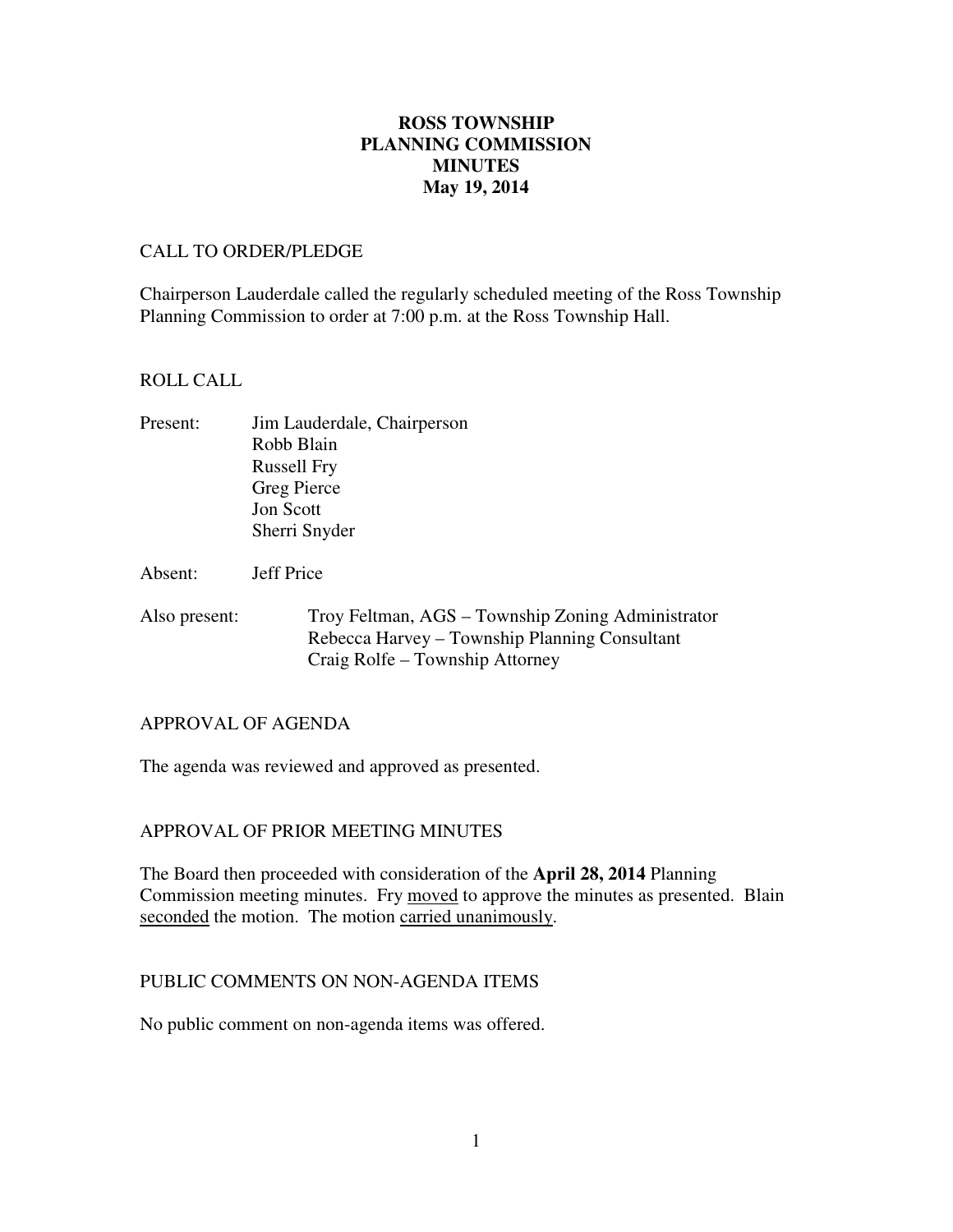# NEW BUSINESS

 Public Hearing – Reorganized/Reformatted Zoning Ordinance Public Hearing – Wind Energy Systems

 Chairperson Lauderdale referenced the Tentative Text of Proposed Amendments to the Zoning Ordinance pertaining to the 'Introduction and User Guide', 'Wind Energy Systems', and the 'Reorganized/Reformatted Zoning Ordinance' prepared for public hearing. He also referenced several emails provided by Attorney Rolfe that provide background information on the proposed tentative text and the replacement pages provided for insertion into the Zoning Ordinance related to the proposed amendments.

 Attorney Rolfe noted that the existing numbering system used in the Zoning Ordinance has long been cumbersome and thanked the Board for the opportunity to propose a new Ordinance format in conjunction with other text amendments. The Board thanked Attorney Rolfe for the effort expended on the transformation and agreed that it represents a great improvement.

 No public comment was offered on the matter. The public comment portion of the public hearing was then closed.

Fry moved to recommend approval of the proposed text amendments as set forth in the May 19, 2014 public hearing notice/tentative text document. Pierce seconded the motion. The motion carried unanimously.

 Scott questioned the appropriate timing of submitting the recommendation to the Township Board given the upcoming vacancy of the seat of Supervisor in June. Attorney Rolfe responded that the proposed amendments to the Zoning Ordinance are largely non- substantive and should be able to be considered seamlessly by the Township Board in June.

# UNFINISHED BUSINESS

1. Recreation Plan

 Fry stated that GLAT is scheduled to meet next week and will be meeting with key stakeholders to discuss the primary objectives of the area's nonmotorized trail system and review preliminary trail routes. He noted that Tom Wheat, Prein & Newhof, has prepared the map work delineating the preliminary routes and adjacent property ownership.

 Fry noted that GLAT is working to identify the presence of any key issues at this juncture and to include all affected/interested parties in the process. He explained that 'key stakeholders' currently include officials from Ross Township, Richland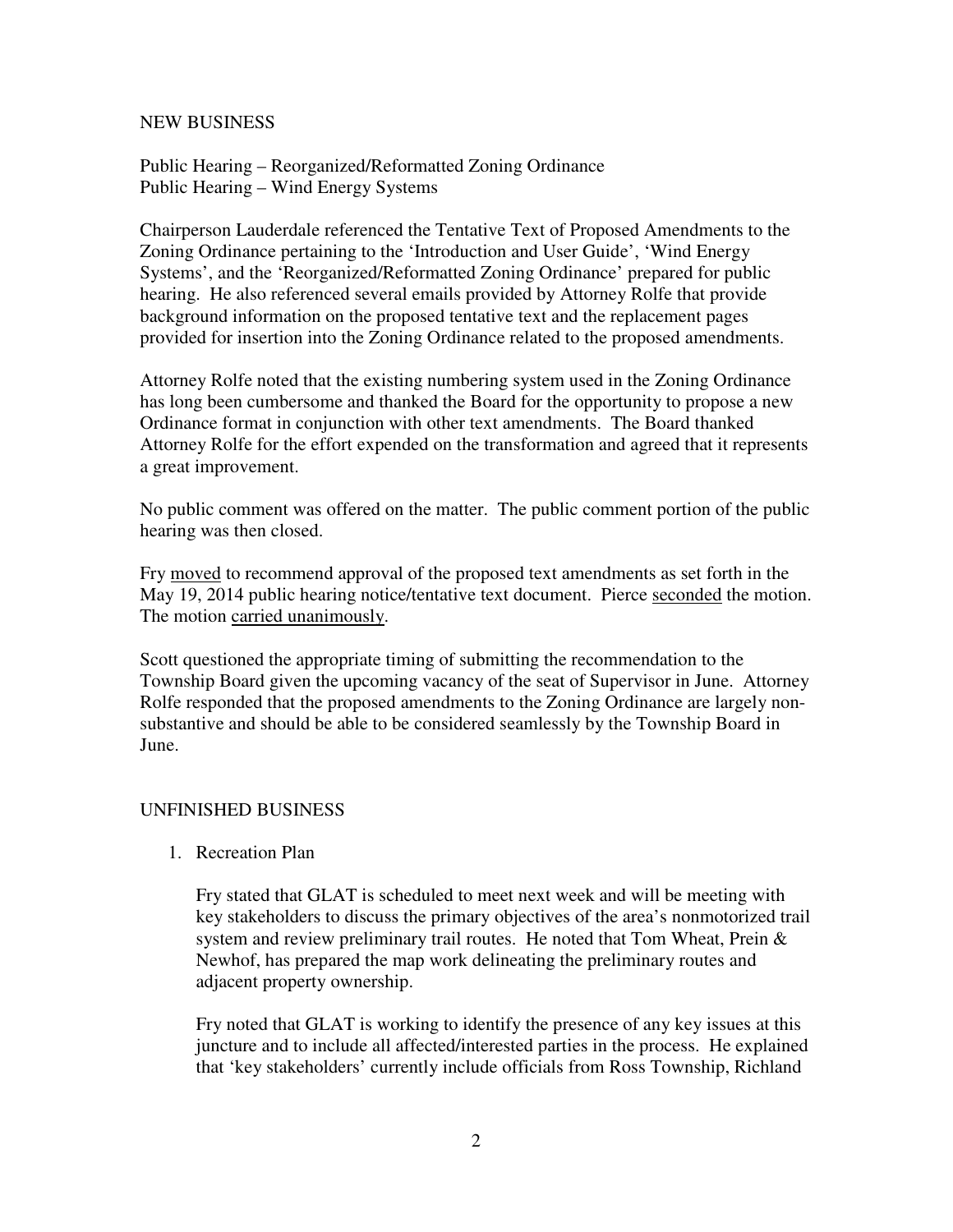Township, Prairieville Township, Village of Richland, Augusta, and affected landholders. Fry added that all input received to date has been very positive.

 In response to questions, Fry stated that many of the members on the Committee have experience in this process and have been very helpful.

 Scott advised that members have not yet been appointed to the newly established Ross Township Parks Committee.

2. Accessory Uses or Buildings/Structures

 Chairperson Lauderdale referenced proposed text (Draft #3) provided by Harvey. Harvey provided a review of the draft provisions.

 Board discussion ensued wherein it was noted that the draft text provides for the regulation of accessory buildings/structures consistent with the Board's discussion/direction in April. It was determined that the draft text is ready for submission to Attorney Rolfe for review and comment.

 The Board requested that Harvey meet with Attorney Rolfe for discussion of same and finalize the draft text accordingly for Board review in June.

3. Guest Houses

 Chairperson Lauderdale referenced proposed text (Draft #2) provided by Harvey. Harvey provided a review of the draft provisions.

Lengthy Board discussion ensued. The following was noted:

- - omit reference to 'mobile homes and recreational vehicles' in the definition of 'guest houses' . . . this may raise questions of interpretation;
- why reference a time limit for use . . . ie. 'short duration'?
- - the Ordinance does not currently address the use of 'recreational vehicles' for temporary residential purposes – will the 'guest house' provision raise this question?
- - the presence of a kitchen in a recreational vehicle will prohibit its proposed use as a 'guest house';
- the Ordinance does not address the parking of 'recreational vehicles' in general; this is a separate work issue and will be added to the Work Plan;
- - Board support expressed for prohibiting 'kitchen facilities' in 'guest houses' as a way of limiting use to visiting guests and maintaining a clear distinction from a dwelling.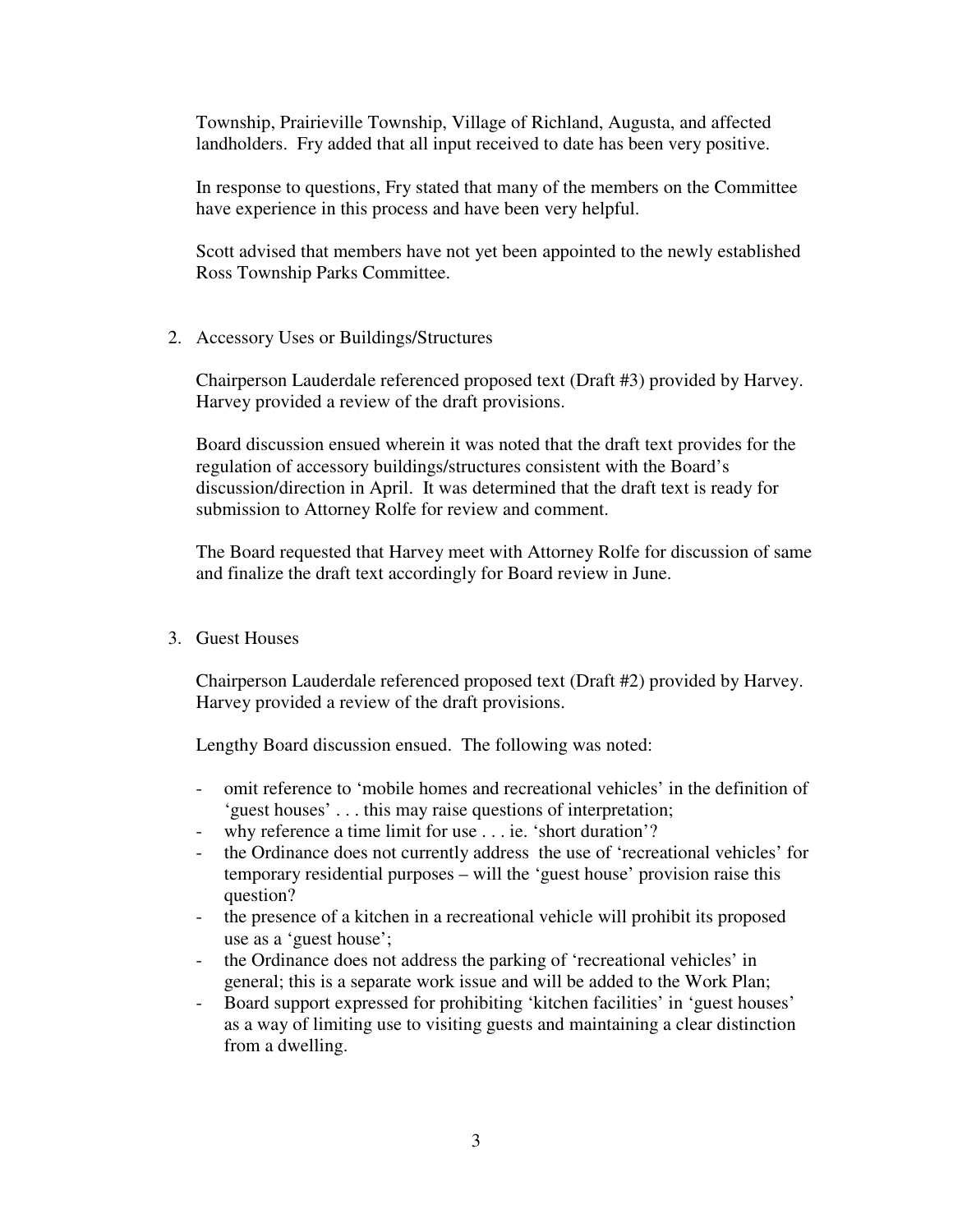Attorney Rolfe noted that the proposed text will essentially allow occupancy of a 'guest house' by anyone in that enforcement of the occupancy limitation will be difficult. He noted that transient residency situations have been a concern to the Township in the past.

 Scott stated that 'guest houses' currently exist in the Township. He noted that the proposed approach will allow limited use of accessory buildings for residential purposes and address the situation from this point forward. He added that he is comfortable with the limitations that will exist through the building size and kitchen standards.

 The Board agreed that the proposed 'guest house' provision represents only a shift in policy and addresses an existing and realistic pattern of use in the Township.

 Harvey was directed to revise the draft text pursuant to Board discussion and submit same to Attorney Rolfe for review and comment. The Board requested that Harvey meet with Attorney Rolfe to finalize the draft text accordingly for Board review in June.

#### REPORT FROM TOWNSHIP BOARD

 Scott referenced the April 22, 2014 Township Board minutes noting the items of discussion.

#### REPORT FROM ZONING BOARD OF APPEALS

 Chairperson Lauderdale stated that the Zoning Board of Appeals met on May 7, 2014 and considered requests for variance approval from the front and side setback requirements applicable to the expansion of a nonconforming building on a nonconforming lot. He advised that variance approval was granted from the 50 ft waterfront setback for the addition of a second-story addition over an existing porch. The requests for variance approval from the 5 ft side setback requirement applicable to two (2) proposed building additions were denied.

#### MEMBERS, CONSULTANTS, ADVISORS

 Chairperson Lauderdale referenced the correspondence received from Attorney Rolfe dated May 8, 2014 regarding the implications of the new Right to Farm Act GAMPS. He requested that Board members be prepared to discuss same at the June meeting.

 In response to a question by Pierce, Feltman updated the Board on the status of the building/landscaping/zoning issues on property located on Idlewild.